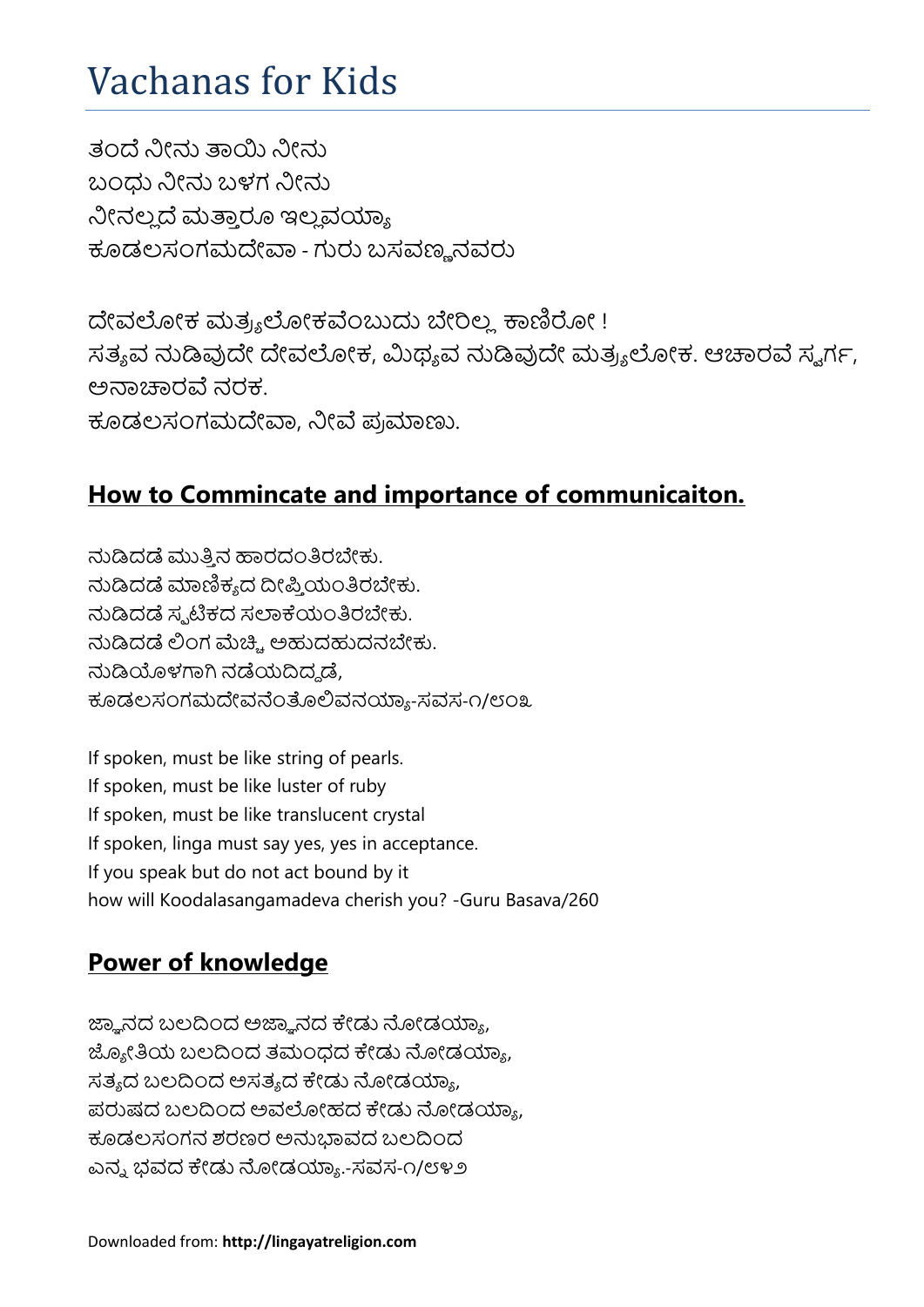## **Self Correction before trying to point out to others**

ಲೋಕದ ಡೊಂಕ ನೀವೇಕೆ ತಿದ್ದುವಿರಿ ನಿಮ್ಮ ನಿಮ್ಮ ತನುವ ಸಂತೈಸಿಕೊಳ್ಳಿ; ನಿಮ್ಮ ನಿಮ್ಮ ಮನವ ಸಂತೈಸಿಕೊಳ್ಳಿ. ನೆರೆಮನೆಯ ದಃಖಕ್ಕೆ ಅಳುವವರ ಮೆಚ್ಚ ಕೂಡಲಸಂಗಮದೇವ. -ಸವಸ-೧/೧೨೪

ಪರ ಚಿಂತೆ ಎಮಗೇಕಯ್ಯಾ ನಮ್ಮ ಚಿಂತೆ ನಮಗೆ ಸಾಲದೆ ಕೂಡಲಸಂಗಯ್ಯ ಒಲಿದಾನೊ ಒಲ್ಲ ನೊ ಎಂಬ ಚಿಂತೆ ಹಾಸಲುಂಟು. ಹೊದೆಯಲುಂಟು.-ಸವಸ-೧/೫೧೯

ತನಗೆ ಮುನಿವವರಿಗೆ ತಾ ಮುನಿಯಲೇಕಯ್ಯಾ ತನಗಾದ ಆಗೇನು ಅವರಿಗಾದ ಚೇಗೆಯೇನು ತನುವಿನ ಕೋಪ ತನ್ನ ಹಿರಿಯತನದ ಕೇಡು. ಮನದ ಕೋಪ ತನ್ನ ಅರಿವಿನ ಕೇಡು. ಮನೆಯೊಳಗಣ ಕಿಚ್ಚು ಮನೆಯ ಸುಟ್ಟಲ್ಲದೆ ನೆರೆಮನೆಯ ಸುಡದು ಕೂಡಲಸಂಗಮದೇವಾ.-ಸವಸ-೧/೨೪೮

Why worry about others? Aren't they enough, our own worries? Whether Koodalasangamadeva loves or not is worry enough to spread across and cover myself -Guru Basava/268

Why attempt to straighten the crookedness of the world? Console your body, console your mind. Koodalasangamadeva will not appreciate those who weep for the sake of neighbors. -Guru Basava/352

Why feel anger for those who resent you? What do you gain from it? What do they lose from it? Anger shown destroys one's status. Anger retained in the mind destroys one's knowledge. Flame set in your house destroys youi own house and not the neighbor's, Koodalasangamadeva. -Guru Basava/208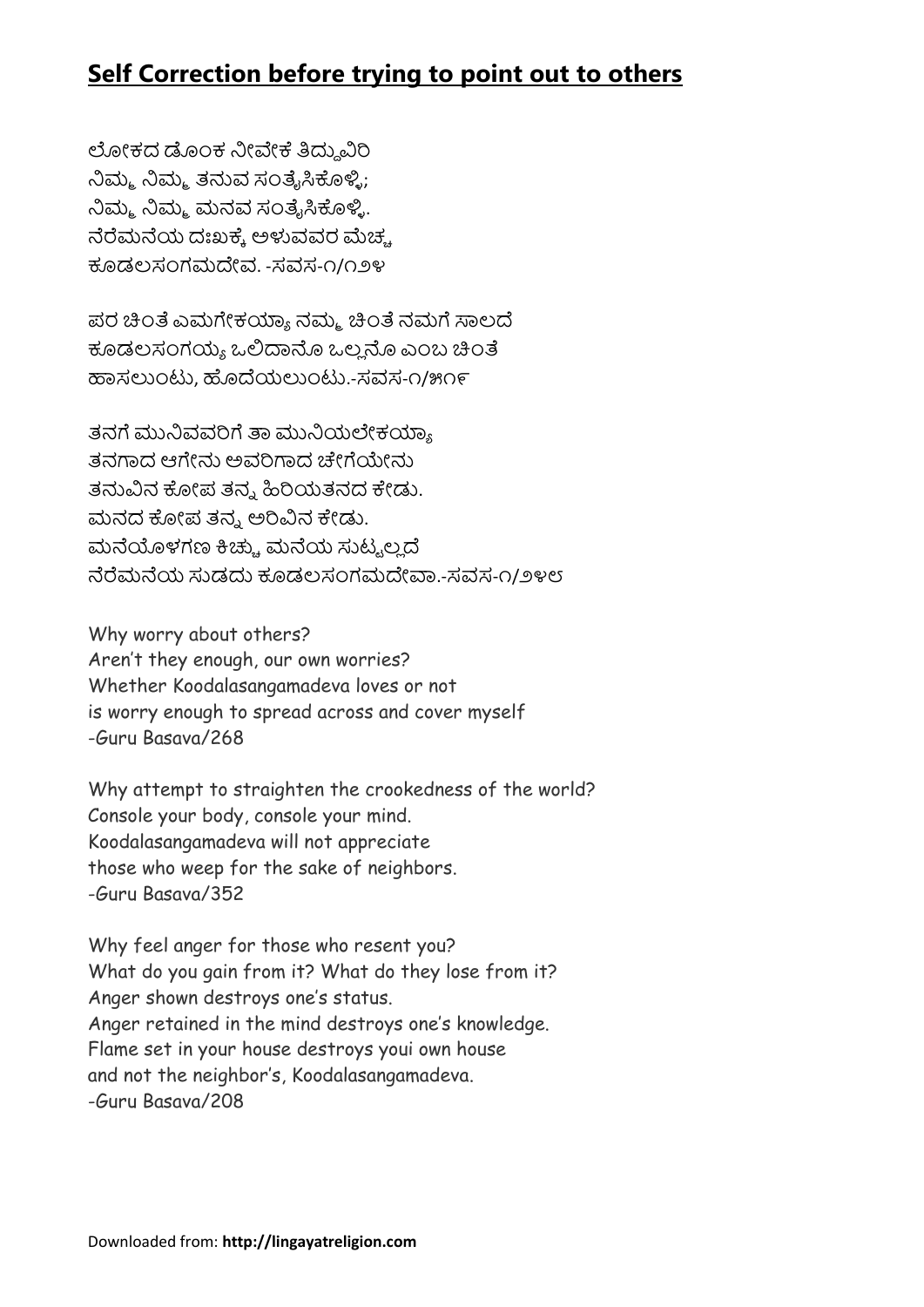## ಹೊನ್ನು ಹೆಣ್ಣು ಮಣ್ಣು ಮಾಯೆಯಲ್ಲ.. ಅಲ್ಲಮ ಪ್ರಭುಗಳ ವಚನ

ಹೊನ್ನು ಮಾಯೆಯೆಂಬರು, ಹೆಣ್ಣು ಮಾಯೆಯೆಂಬರು, ಮಣ್ಣು ಮಾಯೆಯೆಂಬರು ಹೊನ್ನು ಹೆಣ್ಣು ಮಣ್ಣು ಮಾಯೆಯಲ್ಲ ಮನದ ಮುಂದಣ ಆಶೆಯೇ ಮಾಯೆ ಕಾಣ ಗುಹೇಶ್ವರ II

## <u>ಉತ್ತಮ ಜೀವನಕ್ಕಾಗಿ ಬಸವಣ್ಣನವರ ಸಪ್ತಸೂತ್ರಗಳು (For a better life</u> **Basava's seven principles)**

ಕಳಬೇಡ. ಕೊಲಬೇಡ. ಹುಸಿಯ ನುಡಿಯಲು ಬೇಡ. ಮುನಿಯ ಬೇಡ. ಅನ್ಯರಿಗೆ ಅಸಹ್ಯಪಡಬೇಡ. ತನ್ನ ಬಣ್ಣಿಸಬೇಡ, ಇದಿರ ಹಳಿಯಲು ಬೇಡ, ಇದೇ ಅಂತರಂಗ ಶುದ್ದಿ! ಇದೆ ಬಹಿರಂಗ ಶುದ್ದಿ! ಇದೆ ನಮ್ಮ ಕೂಡಲಸಂಗಮದೇವರನೊಲಿಸುವ ಪರಿ. -ವಿಶ್ಯಗುರು ಬಸವಣ್ಣ

ಅಸಹ $_8$  = disgust, ಹೇಸಿಗೆ ಹಳಿ = ದೂಸಿಸು, ನಿಂದಿಸು, scold, reprehend, ಸಾಮಾಜಿಕ ಸಮಾನತೆ (Social equality)

## **Human Equality**

ಇವನಾರವ ಇವನಾರವ ಇವನಾರವ ನೆಂದಿನಸದಿರಯ್ಯಾ ಇವನಮ್ಮವ ಇವನಮ್ಮವ ಇವನಮ್ಮವ ನೆಂದಿನಸಯ್ಯಾ ಕೂಡಲಸಂಗಮದೇವಾ ನಿಮ್ಮ ಮಹಾಮನೆಯ ಮಗನೆಂದನಿಸಯ್ಯ. -ವಿಶ್ವಗುರು ಬಸವಣ್ಣ

ಮಹಾಮನೆ = world, universe, ಪ್ರಪಂಚ, ಭೂಮಿ, ಭೂಲೋಕ

ನೆಲನೊಂದೆ ಹೊಲಗೇರಿ ಶಿವಾಲಯಕೆ. ಜಲವೊಂದೆ ಶೌಚಾಚಮನಕ್ಕೆ ಕುಲವೊಂದೆ ತನ್ನ ತಾನರಿದವಂಗೆ ಫಲವೊಂದೆ ಷಡುದರುಶನ ಮುಕ್ತಿಗೆ ನಿಲುವೊಂದೆ ಕೂಡಲ ಸಂಗಮದೇವಾ ನಿಮ್ಮನರಿದವಂಗೆ. -ಬಸವಣ್ಣ ಸವಸ-1/879

ಬೆಟ್ಟದ ಮೇಲೊಂದು ಮನೆಯ ಮಾಡಿ ಮೃಗಗಳಿಗಂಜಿದೊಡೆಂತಯ್ಯ? ಸಮುದ್ರದ ತಡಿಯಲೊಂದು ಮನೆಯ ಮಾಡಿ ನೊರೆತೆರೆಗಳಿಗಂಜಿದೊಡೆಂತಯ್ಯ? ಸಂತೆಯೊಳಗೊಂದು ಮನೆಯ ಮಾಡಿ ಶಬ್ದಕ್ಕೆ ನಾಚಿದೊಡೆಂತಯ್ಯ? ಚೆನ್ನಮಲ್ಲಿಕಾರ್ಜುನದೇವ ಕೇಳಯ್ಯ ಈ ಲೋಕದೊಳಗೆ ಹುಟ್ಟಿದ ಬಳಿಕ ಸ್ತುತಿ-ನಿಂದೆಗಳು ಬಂದರೆ ಮನದಲ್ಲಿ ಕೋಪವ ತಾಳದೆ ಸಮಾಧಾನಿಯಾಗಿರಬೇಕು. -ಆಕ್ಕಮಹಾದೇವಿ

Downloaded from: **http://lingayatreligion.com**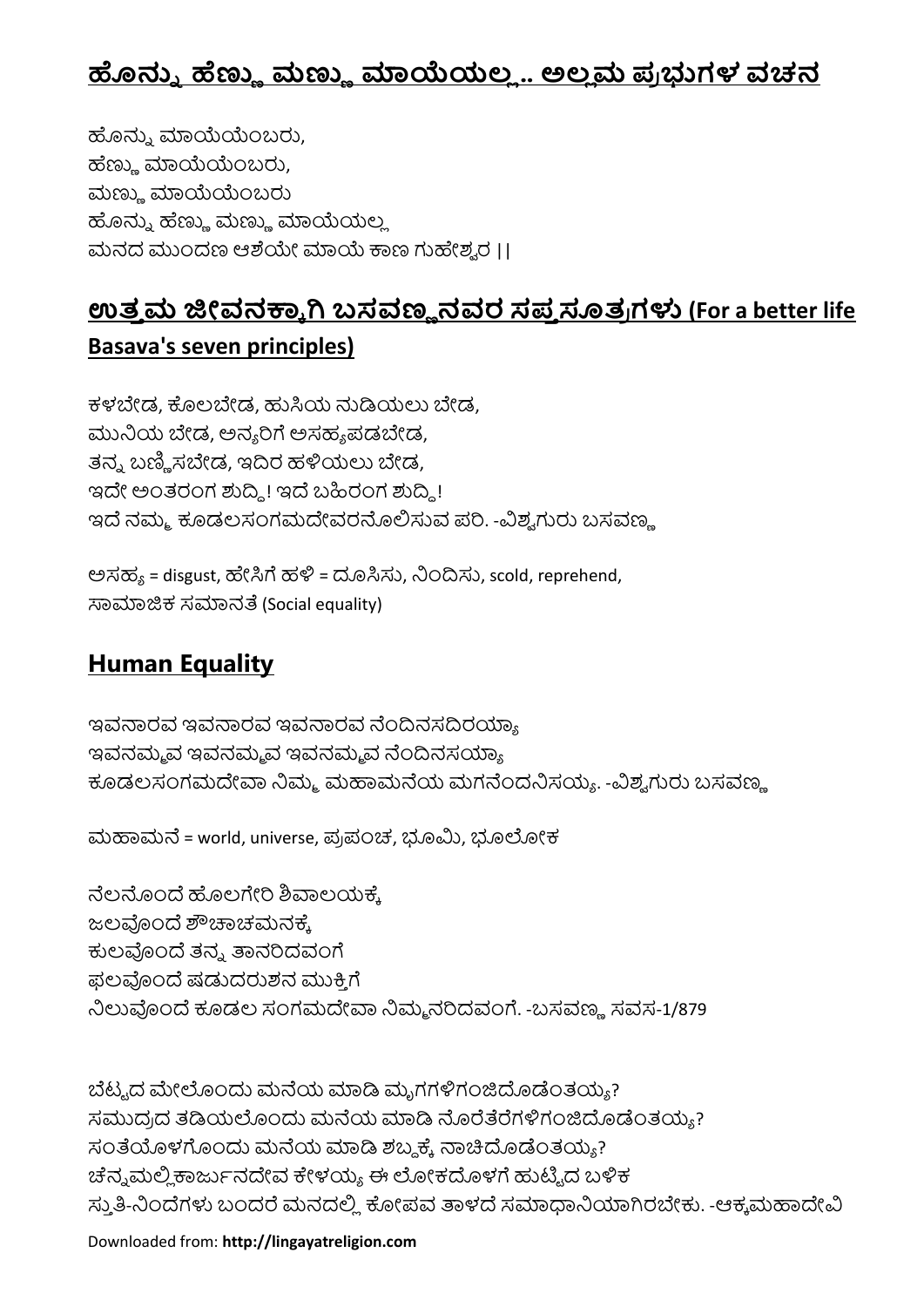### **, ನ (importance of parents and a Guru [Teacher])**

ವಿದ್ಯೆ ಕಲಿಸದ ತಂದೆ, ಬುದ್ಧಿ ಹೇಳದ ಗುರು, ಬಿದ್ದಿರಲು ಬಂದು ನೋಡದ ತಾಯಿ ಶುದ್ಧ ವೈರಿಗಳು ಸರ್ವಜ್ಞ II

ವೈರಿ = ಶತ್ರು, enemy, foe

## **ನ (Importance of sharing/donation)**

ಕೊಟ್ಟದ್ದು ತನಗೆ, ಬಚ್ಚಿಟ್ಟದ್ದು ಪರರಿಗೆ, ಕೊಟ್ಟು ತಾ ಕೆಟ್ಟೆನೆನಬೇಡ, ಮುಂದಕ್ಕೆ ಕಟ್ಟಿಹುದು ಬುತ್ತಿ ಸರ್ವಜ್<u>ಞ</u>।।

## **Company of Good peple (One has to be part of Company of Sharanas)**

ಸಾರ: ಸಜ್ಮನರ ಸಂಗವ ಮಾಡುವುದು, ದೂರ ದುರ್ಜನರ ಸಂಗ ಬೇಡವಯ್ಯಾ. ಆವ ಹಾವಾದಡೇನು? ವಿಷವೊಂದೆ, ಅಂತವರ ಸಂಗ ಬೇಡವಯ್ಯಾ. ಅಂತರಂಗ ಶುದ್ಧವಿಲ್ಲದವರ ಸಂಗವು ಸಿಂಗಿ, ಕಾಳಕೂಟ ವಿಷವೊ, ಕೂಡಲಸಂಗಯ್ಯಾ.-ಸವಸ-೧/೧೧೯

ಸಾರ ಸಜ್ಮನರ ಸಂಗ ಲೇಸು ಕಂಡಯ್ಯಾ, ದೂರ ದುರ್ಜನರ ಸಂಗವದು ಭಂಗವಯ್ಯಾ. ಸಂಗವೆರಡುಂಟು:ಒಂದ ಹಿಡಿ. ಒಂದ ಬಿಡು. ಮಂಗಳಮೂರ್ತಿ ನಮ್ಮ ಕೂಡಲಸಂಗನ ಶರಣರ. -ಸವಸ-೧/೧೩೪

Downloaded from: **http://lingayatreligion.com** ಮಂಡೆ ಮಾಸಿದಡೆ ಮಹಾಮಜ್ಯನವ ಮಾಡುವುದು; ವಸ್ತ್ರ ಮಾಸಿದಡೆ ಮಡಿವಾಳಂಗಿಕ್ಕುವುದು; ಮನದ ಮೈಲಿಗೆಯ ತೊಳೆಯಬೇಕಾದಡೆ ಕೂಡಲಚೆನ್ನಸಂಗಯ್ಯನ ಶರಣರ ಅನುಭಾವವ ಮಾಡುವುದು/೧೪೪೨